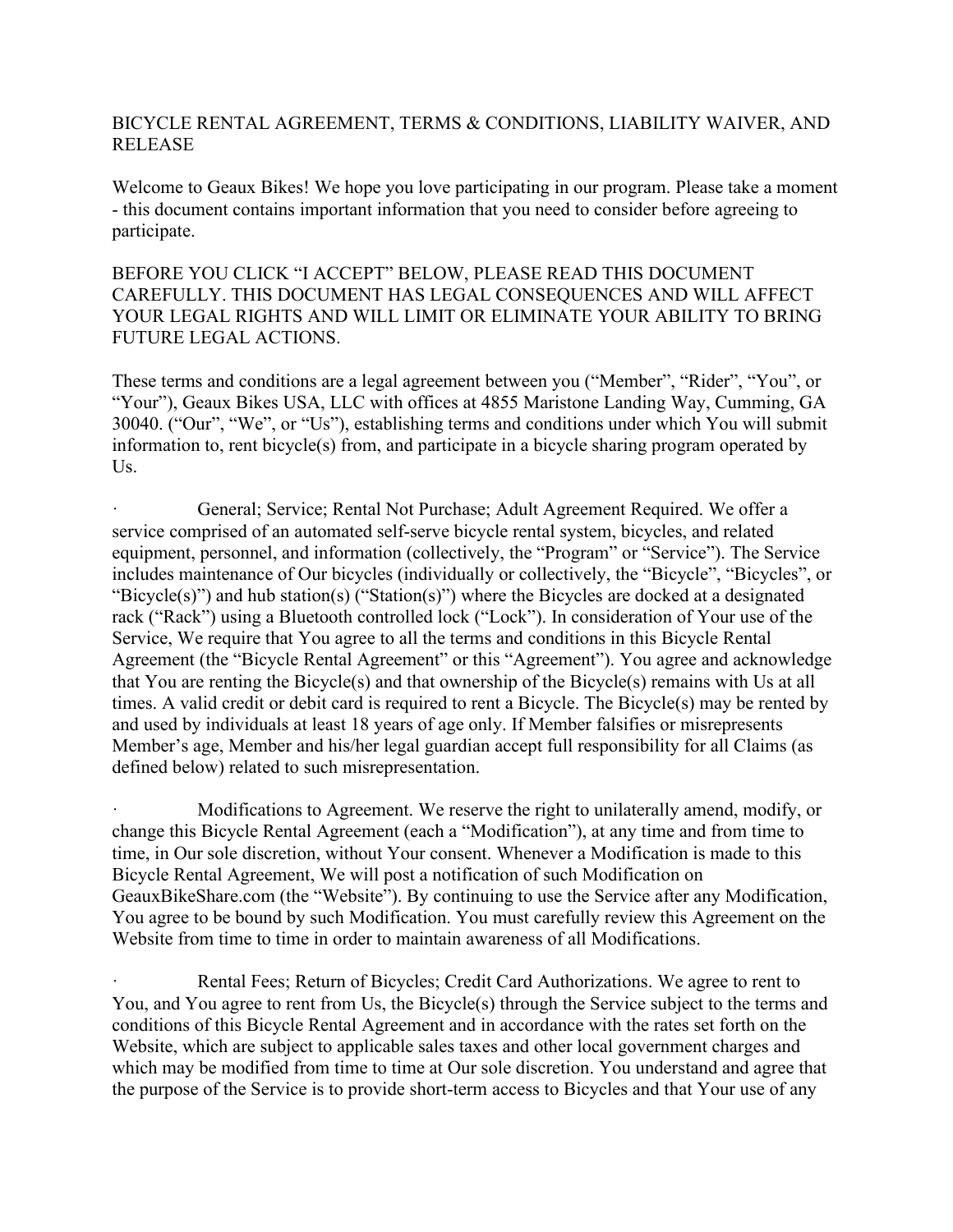one Bicycle in the Service should be limited to a period of 12 hours. Any Bicycle(s) not returned within 24 hours will be deemed stolen or lost. However, if Geaux Bikes determines the bike is stolen by another user or nonuser, unrelated to You, further investigation will ensue. You assume full responsibility for care of the Bicycle(s) during the period of time You rent the Bicycle(s) ("Rental Period"). If the Bicycle(s) is damaged, stolen, or lost during the Rental Period, You shall immediately return any such damaged Bicycle(s) and/or report any such stolen or lost Bicycle to Us. You shall compensate Us if the Bicycle(s) is damaged (excluding damage from normal wear and tear), stolen, or lost during the Rental Period. Amounts due for a damaged, stolen, or lost Bicycle(s) will be charged to the credit or debit card associated with Your account up to a maximum of \$2,500 per Bicycle. If the Bicycle(s) is damaged, You will be charged the cost to repair damages, as determined by Us and our affiliates in our sole discretion, when the damages are reported to or discovered by Us. If the Bicycle(s) is stolen or lost, You will be charged up to an amount of \$2,500 when the theft or loss is reported to or discovered by Us. You hereby authorize Us to charge Your credit or debit card for all fees incurred by You as well as such amounts due in connection with any damaged, stolen, or lost Bicycle. If You dispute any charge on Your account, then You must contact Us within ten (10) days of Your receipt of Your statement containing the disputed charge.

i. You may purchase a membership to use the Services. When you enroll as a member, You agree to be charged the applicable membership fee set forth on the Bloom Platform plus any hourly fees that you incur as described herein.

There is one membership option: Monthly Membership

ii. Monthly Memberships.

To purchase a Monthly Membership, you must complete a registration form and create an account ("Account" on the website www.geauxbikeshare.com . After your purchase is complete, Geaux Bikes will email a promocode to the email address provided at registration. You must activate the monthly key in the Bloom Platform, under the "Promotions" tab before using the service. A Monthly Membership becomes valid and active once the promocode is activated in the Bloom Platform. The Monthly Membership plans entitles You to a fixed amount of Bike rental use per day, as set forth below, which may be used in one trip or in multiple trips within a 24-hour period. For example, a Rider with a Monthly Membership (45 minutes use per day) who rents a bike for 30 minutes in the morning and then an additional 25 minutes in the afternoon will pay \$2.50 to cover the additional minutes beyond the 45 minutes of included daily ride time with the Monthly Membership. Unused rental time cannot be carried over from one day to another day. For Monthly Membership, "Daily Riding Time" is the number of minutes included with your plan each day. There will be no rollover credit. Riding minutes in excess of plan minutes will be rounded to the next highest minute and prorated at the short-term plan rate. Monthly plans are recurring and Rider will be charged every 30 days until the membership is canceled by Rider or Geaux Bikes for non-payment of Membership fees. Cancelling a Monthly Membership requires 30 day written notice. To cancel your membership email info@geauxbikeshare.com

iii. Usage and Surcharge Fees.

Your Ride Time will be calculated beginning when You unlock and remove a bicycle from the designated rack. Upon return of the Bicycle to the designated rack, you will be charged the applicable usage fees set forth on the Bloom Platform, which may be subject to applicable sales taxes and other local government charges.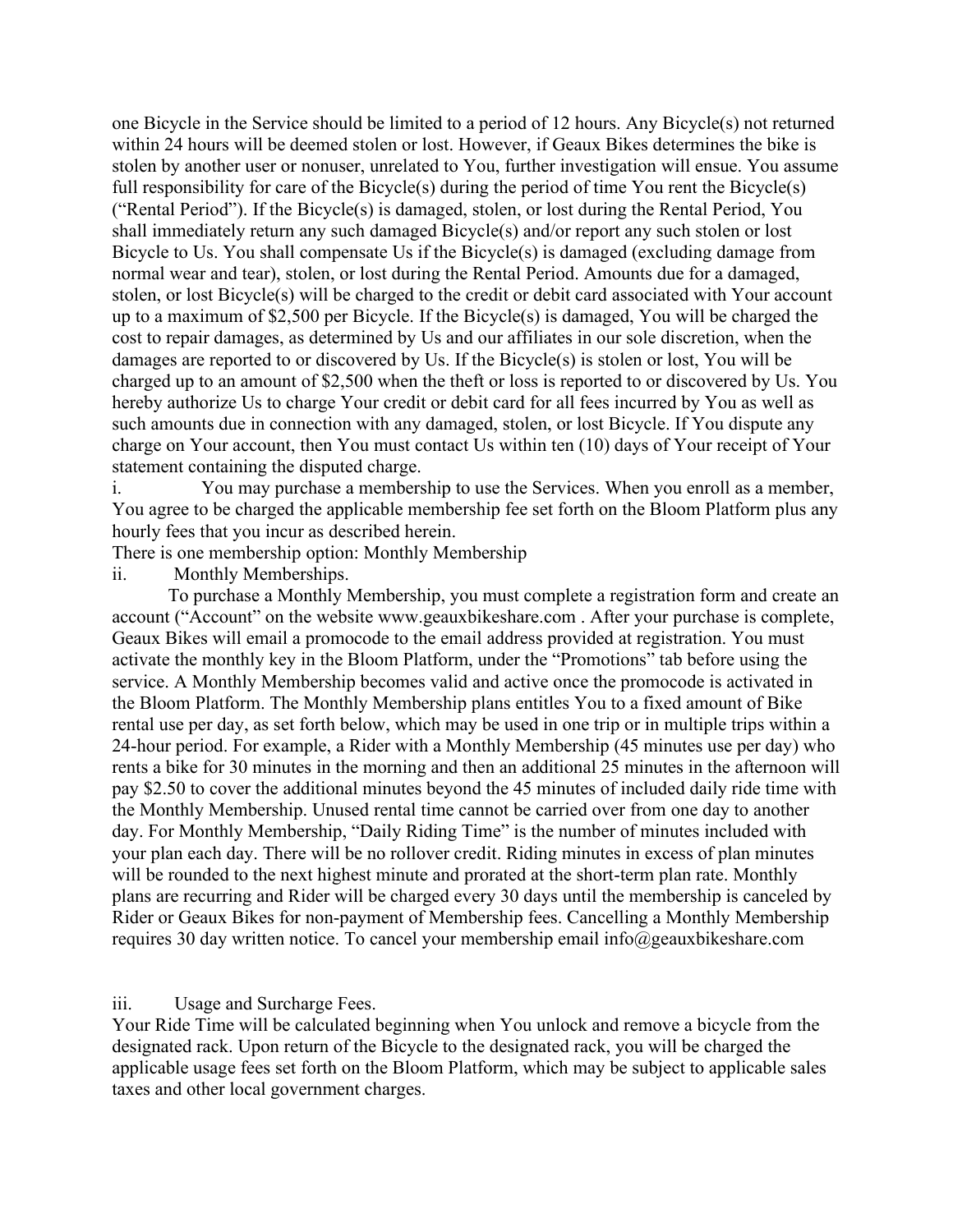\* Hourly "Pay As You Go" plan for \$5 per hour charged in 30 minute increments

\* Basic monthly plan (45 minutes daily ride time) for \$17.99 plus taxes

· Our Commitments to You; Availability of Service; State of Good Repair. (a) No Warranty. The Bicycle is rented to You AS IS and all Services are provided AS AVAILABLE without any warranty, express or implied, including warranties of merchantability or fitness for any particular purpose. We and Our partners (including Republic Bike Inc.) are not responsible for any damage caused by the Bicycle(s), including to clothing or other personal items. (b) Availability of Service. We will make every effort to provide the Service, but We do not guarantee that the Service will be available at all times, as use of the Bicycles by other members of the Program, repairs, force majeure events, or other circumstances might prevent Us from providing the Service. Access to Bicycles is conditioned upon the availability of Bicycles. We do not guarantee, represent, or warrant the availability of the Service or the availability of any Bicycle. We may suspend all or part of the Service, may relocate Stations, reduce the number of Bicycles available for rent, and otherwise operate the Program in our sole discretion. Members should use BLOOM mobile application ("Mobile Application") to check the availability of Bicycles. You agree that We may require You to return a Bicycle at any time and that You shall comply with any such requirement. (c) State of Good Repair. We will make every effort to provide Bicycles that are usable and in a state of general good repair. Before using a Bicycle, You shall inspect such Bicycle for defects and report to Us any such defect. You must report defects to via the Mobile Application. If You notice a Bicycle with a defect, You must use a different Bicycle.

Your Commitments to Us; Miscellaneous Requirements. (a) Use of the Bicycle(s). You agree to treat the Bicycle(s) with great care. You are responsible for loss or damage to the Bicycle(s) rented by You due to theft, mysterious disappearance, or any other cause, other than ordinary wear and tear. (b) Rental of Multiple Bicycles. Members may only rent one Bicycle at a time. (c) Locking the Bicycle(s). If You leave a Bicycle unattended at any time for any reason, You are responsible for activating the Bicycle's Bluetooth lock using the Mobile Application to protect against theft of the Bicycle. You hereby agree to ensure that when a Bicycle is not in use the Lock is at all times activated by using the "Pause" function in the Mobile Application. (d) Returning the Bicycle(s). Upon the end of the Rental Period, You agree to return the Bicycle to one of the Stations locations listed on the Mobile Application and to secure the Bicycle to the designated Rack. In the event the Bicycle(s) is/are not returned to a designated Station rack as indicated in the Mobile Application at the conclusion of a ride, an additional Re-Docking Fee of \$25 will apply and You agree to lock the Bicycle(s) as specified above. In the event the Bicycle(s) is/are not returned within the approved geo-fenced area as shown in the Mobile Application at the conclusion of a ride, an additional Relocation Fee of \$50 will apply. You agree to refer to the Website for further requirements for returning the Bicycle(s) and to comply with any and all such requirements and instructions. (d) Collections. All amounts due and payable to Us will be charged to Your credit or debit card. In the event that the credit card charges are not paid to Us, other collection procedures will be employed. You agree to pay all of Our costs of collection, including without limitation reasonable attorneys' fees, if You do not pay amounts owed hereunder when due. (e) Required Information. You shall provide us with Your name, address, phone number, email, and payment information, as well as other information as may be required. BLOOM's Privacy Policy is available on its Mobile Application and here: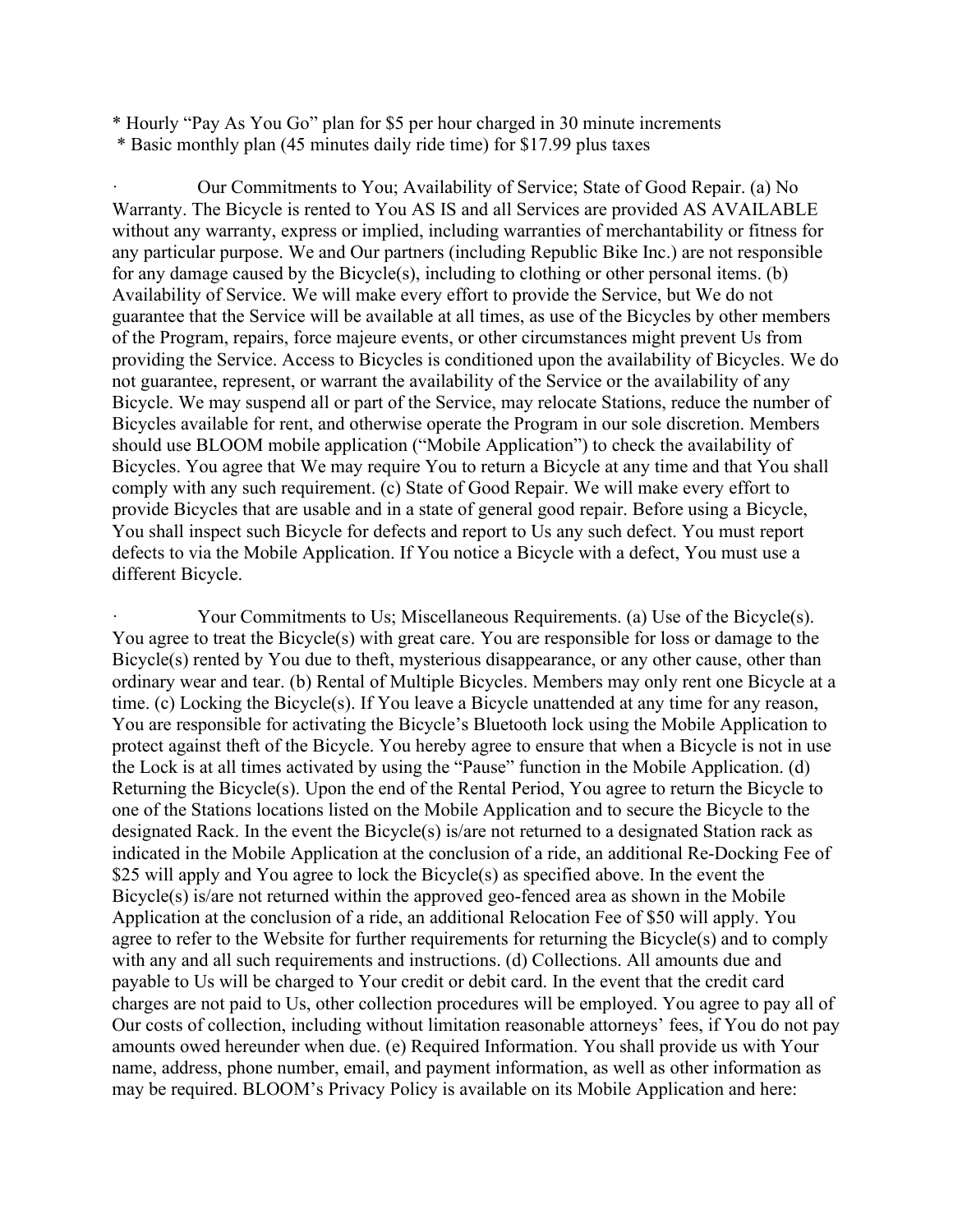bloom.bike/privacy.htm. BY USING THE SERVICES, YOU AGREE TO THE PRACTICES AND POLICIES OUTLINED IN THIS PRIVACY POLICY AND YOU HEREBY CONSENT TO THE USE OF YOUR INFORMATION AS DESCRIBED IN THIS PRIVACY POLICY. IF YOU DO NOT AGREE WITH THIS PRIVACY POLICY, YOU CANNOT USE THE SERVICES. (f) Use of Website and Mobile Applications. The Terms of Service governing access to and use of the Mobile Application is available here: play.google.com/about/playterms/index.html (Google Play users) and apple.com/legal/macapps/stdeula/ (Apple App Store users)BY USING THE MOBILE APPLICATION, YOU AGREE TO THE PRACTICES AND POLICIES OUTLINED IN THE TERMS OF SERVICE. IF YOU DO NOT AGREE WITH THE TERMS OF SERVICE, YOU CANNOT USE THE MOBILE APPLICATION. (i) Not a Common Carrier. You agree that We are not a common carrier. Alternative means of public and private transportation are available to the general public and to You individually, including public buses and light rail service, taxis, and pedestrian paths. We provide Bicycles only as a convenience, and the Service is intended for those persons who are able and qualified to operate a Bicycle on their own and who have agreed to all terms and conditions of this Agreement. (j) Restricted Uses. You shall not do any of the following acts ("Restricted Uses"): • Use any Bicycle if You are younger than 18 years of age • Use any Bicycle if You have any existing physical or mental condition that would prohibit You from safely operating the Bicycle. • Operate a Bicycle while carrying any item that impedes Your ability to safely operate the Bicycle. • Operate a Bicycle while under the influence of alcohol, drugs, or any other substance that impairs Your ability to safely operate the Bicycle. • Use any cell phone or mobile electronic device for any use that distracts You from the safe operation of the Bicycle, including but not limited to phone calls, text messages, or music. • Allow any other person to use the Bicycle or allow more than one person to be carried on the Bicycle. • Overfill the Bicycle basket or place objects weighing in total more than five (5) pounds in the Bicycle basket. • Violate any applicable federal, state, or local law. • Operate or use a Bicycle in any manner during adverse weather conditions, including but not limited to hail, dust storms, fog, heavy rains, or lightning storms. • Ride or operate a Bicycle that has any defect, fails to operate as a properly functioning bicycle, or that is in need of repair. • Use the Bicycle if it, or any component of it, appears to become defective or malfunctions. • Use the Bicycle for racing, tricks, jumping, stunt riding, and/or off-road riding. • Use the Bicycle for any commercial purposes. • Tow, pull, carry, or push any person or object with a Bicycle. • Remove, dismantle, write on, deface, misuse, or modify any accessories, parts, or components of any Bicycle.

Media Release. We reserve the right to photograph and record You using the Bicycle(s). You hereby give Us the right to use Your image and likeness (including caricature), and any reproduction or simulation thereof, in any media now known or hereafter developed, both during and after the term of this Agreement, for whatever the purposes We deem necessary or desirable. You hereby waive any right to royalties or other compensation arising from or related to any such use by Us or related entities.

ASSUMPTION OF RISK, RELEASE AND WAIVER OF LIABILITY, AND INDEMNITY. In consideration for your participation in the Program and Your use of any of the Services, and regardless of whether you have Your own account or are an additional rider on another individual's account, You hereby freely and voluntarily acknowledge and/or take action for yourself, and on behalf of Your spouse, children, parents, guardians, heirs, next of kin, and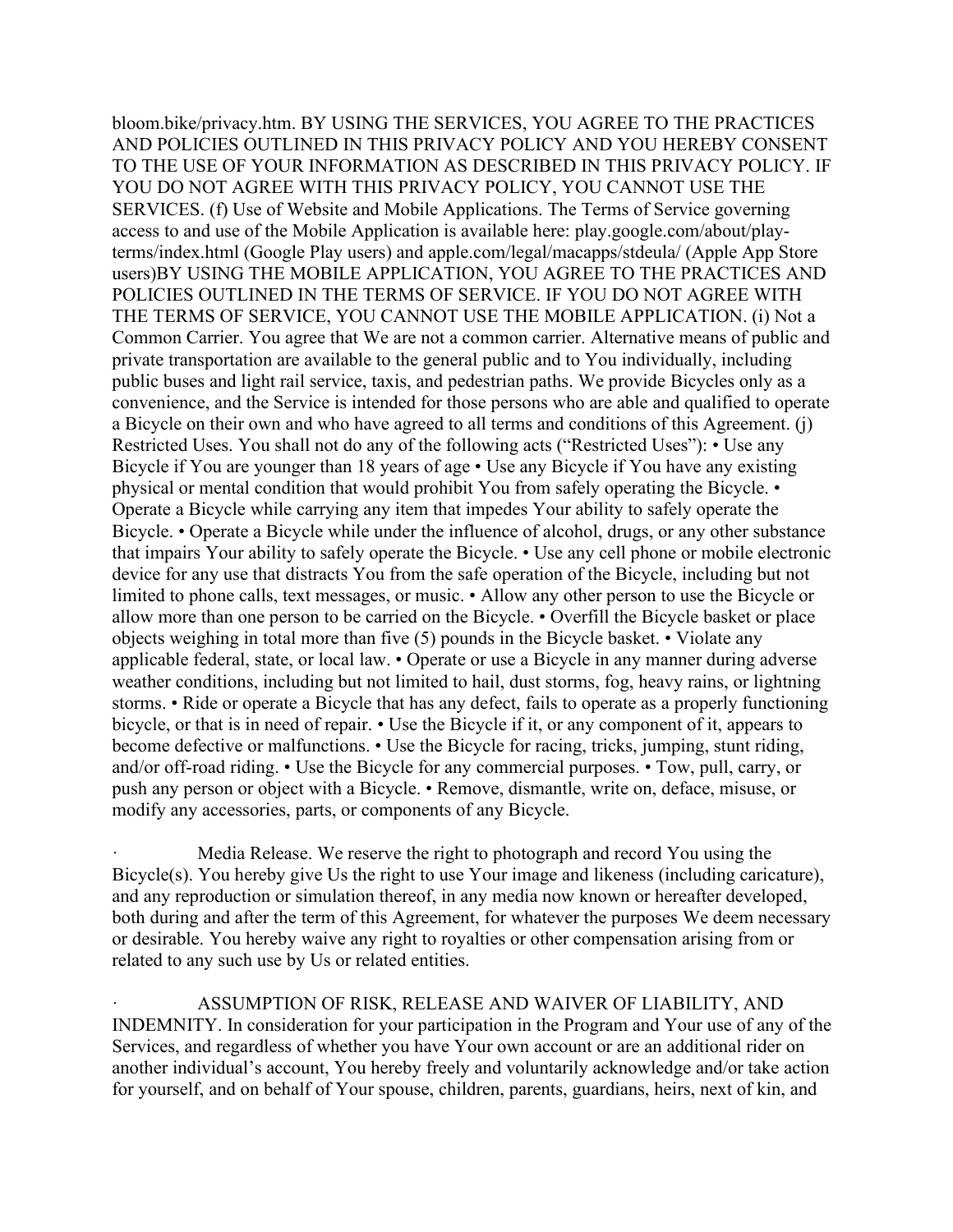any legal or personal representatives, executor, administrators, successors and assigns, or anyone else who might claim or sue on Your behalf, as follows:

a. YOU HEREBY ACKNOWLEDGE AND ASSUME ALL RISKS OF PARTICIPATING IN THIS PROGRAM. You acknowledge that bicycling is inherently dangerous and carries with it the potential for serious bodily injury, permanent disability, paralysis and death, and property damage and loss. You acknowledge and agree that it is Your responsibility to determine whether You are sufficiently fit and healthy enough to safely participate in the Program, which You elect voluntarily. You have no physical or medical condition that would endanger You or others if You participate in the program, or would interfere with Your ability to safely participate. You also certify that You have not been advised against participation in the Program by any health professional. You understand and acknowledge that there may be heavy vehicle and pedestrian traffic. You assume all other risks associated with participation in the Program including without limitation: falls; dangers of collision with vehicles, pedestrians, and fixed objects; dangers arising from surface hazards, equipment design failure, and inadequate safety equipment; hazards posed by vehicles, pedestrians, and other cyclists; and weather conditions. You further acknowledge that these risks include risks that may be the result of the failure and/or design of equipment supplied by, or the negligent acts, omissions and/or carelessness of, the Released Parties. You understand that You will be participating in the Program at Your own risk, that You are responsible for the risks of participation in the Program, and that Your participation in the Program is fully voluntary.

b. You have been advised to wear a protective helmet while participating in the Program. You understand and acknowledge the increased risk for personal injury, permanent disability, paralysis and death due to not wearing a protective helmet. You assume responsibility for any injury, loss, or damage associated with Your choosing not to wear a protective helmet; further, because helmets do not protect against all head injuries, and do not protect against other injuries, You assume responsibility for any injury, loss, or damages associated with Your participation in the Program even if You choose to wear a protective helmet. You will also agree to follow the "Rules of the Road": follow and obey all laws, obey traffic signals and stop signs, ride with traffic, make Your intentions clear to motorists and other road users, ride in a straight line and do not swerve, signal turns, and check before turning or changing lanes.

c. You understand and acknowledge the dangers associated with the consumption of alcohol and/or drugs while riding a bike and You recognize that consumption of alcohol and/or drugs might impair Your judgment and motor skills. You assume responsibility for any injury, loss, or damage associated with Your consumption of alcohol and/or drugs.

d. YOU WAIVE, RELEASE, AND FOREVER DISCHARGE Geaux Bikes, LLC, Republic Bike, Inc., the Program's sponsors, organizers, promoters, staff, advertisers, volunteers, property owners, administrators, contractors, any and all other vendors and all other individuals or entities involved with the Program, and all state, city, town, county, and other governmental bodies and/or municipal agencies whose property and/or personnel are used and/or in any way assist in locations in which the Program take place (specifically including Forsyth County, Georgia), and each of their respective parent, subsidiary and affiliated companies, officers, directors, partners, board members, shareholders, attorneys, insurers, agents, employees,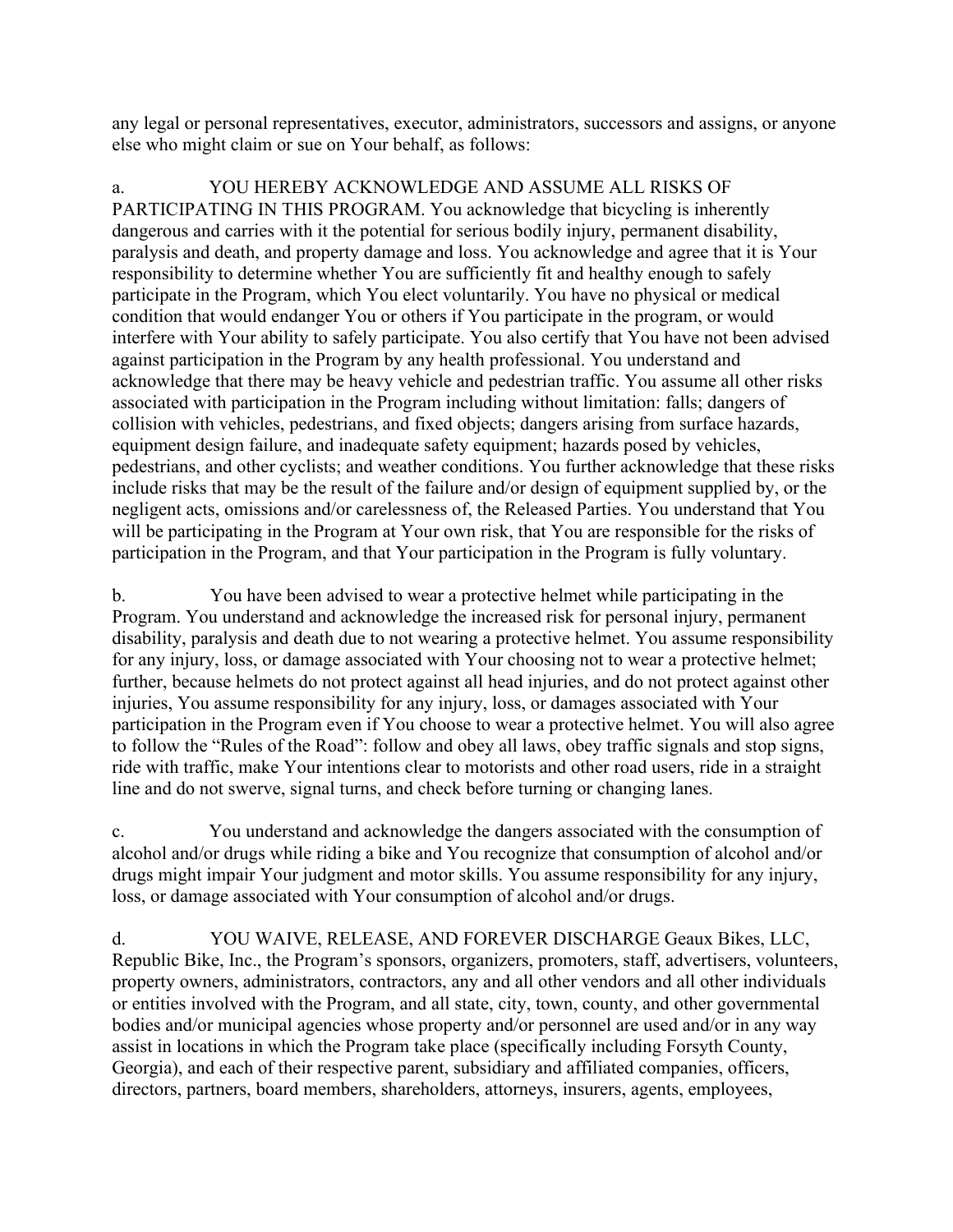volunteers, and other participants and representatives, (individually and collectively, the "Released Parties") from any and all claims, liabilities of every kind, demands, damages (including without limitation, direct, indirect, incidental, consequential and punitive), losses and causes of action (whether known, unknown, asserted, unasserted, fixed, conditional, or contingent), of any kind or nature (including without limitation, those based in contract, tort, statutory, or other grounds, which You have or may have in the future, including court costs, attorneys' fees and litigation expenses (individually and collectively, the "Claims") that may arise out of, or result from, Your participation in the Program, including Your death, personal injury, partial or permanent disability, negligence, property damage and damages of any kind, property theft, and Claims relating to the provision of first aid, medical care, medical treatment, or medical decisions and any claims for medical or hospital expenses, EVEN IF SUCH CLAIMS ARE CAUSED BY THE NEGLIGENT ACTS, OMISSIONS, OR THE CARELESSNESS OF THE RELEASED PARTIES AND EVEN IF THE RELEASED PARTIES HAVE BEEN ADVISED OF THE POSSIBILITY OF SUCH CLAIMS. Any such release is intended to be a complete and general release of all Claims. The Released Parties may plead such releases as a complete and sufficient defense to any Claim, as intended third party beneficiaries of such releases.

e. YOU FURTHER COVENANT AND AGREE NOT TO SUE any of the Released Parties for any of the Claims that You have waived, released, or discharged herein. YOU AGREE TO INDEMNIFY, DEFEND, AND HOLD HARMLESS the Released Parties from any and all expenses incurred, Claims made by You or third parties, for liabilities assessed against the Released Parties, including but not limited to court costs, attorneys' fees, and litigation expenses, arising out of or resulting from, directly or indirectly, in whole or in part, Your breach or failure to abide by any part of this Waiver, by Your breach or failure to abide by the rules of the Program and/or Your actions or inactions which cause injury or damage to any other person, understanding that any defense of Forsyth County, Georgia, will be controlled and determined by the County, but all court costs, attorneys' fees, and litigation expenses that arise out of such defense will be indemnified by You.

f. You understand that the Program does not provide insurance coverage for injuries incurred during the Program. You agree to be responsible and assume liability for any and all costs incurred as a result of participation in the Program, including without limitation ambulance transport services, hospital stays, medical treatment, except for care and treatment covered by Your insurance. You agree to indemnify and hold harmless the Released Parties from all liability for such costs.

You understand that We reserve the right, at Our sole and complete discretion, to deny Your participation in the Program.

h. FOR THE AVOIDANCE OF DOUBT, YOU DO HEREBY ACKNOWLEDGE AND AGREE THAT WE AND ALL OTHER RELEASED PARTIES ARE NOT RESPONSIBLE OR LIABLE FOR ANY CLAIM THAT ARISES OUT OF OR RELATES TO (A) ANY RISK, DANGER, OR HAZARD DESCRIBED IN THIS AGREEMENT, (B) YOUR USE OF, OR INABILITY TO USE, ANY SERVICE, BICYCLE, OR RELATED INFORMATION, (C) YOUR BREACH OF THIS AGREEMENT OR YOUR VIOLATION OF